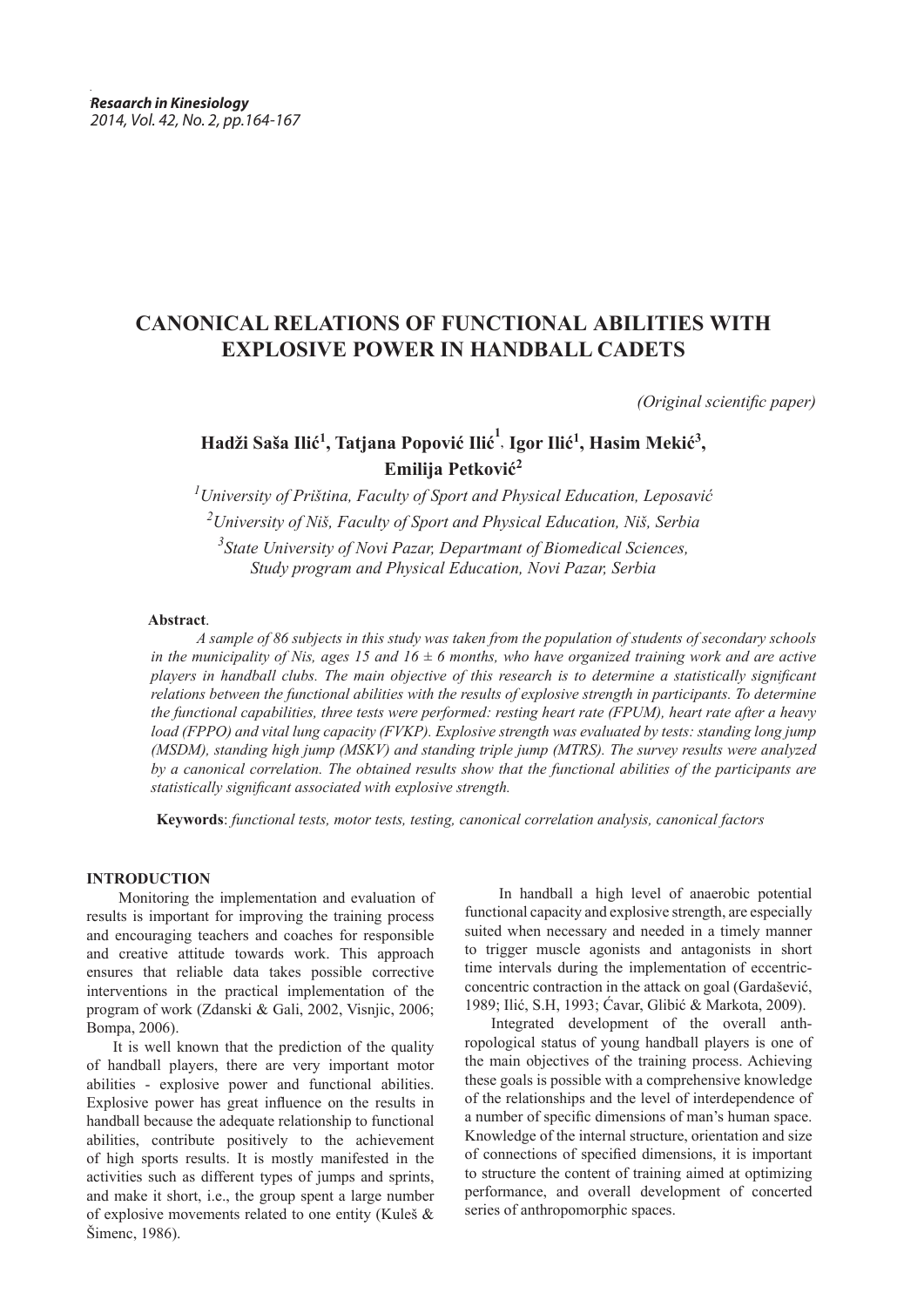This research was the subject of a number of authors on a sample of athletes and non-athletic students of a school age. The research results of these authors have shown that there is a statistically significant correlation with the results of functional abilities of motoric dimensions in high school students, included in regular physical education (Stojanović, Ilić, N., Momirović & Hošek, 1980; Stojiljković, 2005; Pavlović, 2006; Veličković, 2009)

The results of these studies allow the possibility of checking the anthropological development of young handball players, in regard to this and the desired training technology and updates of program content and the possibility of identifying meaningful projection of their future desired development (Malacko and Rađa, 2004). The aim of this research is to determine statistically significant canonical relations between some functional abilities and results in the explosive strength of the handball players of younger ages. The implementation of such a set goal would be achieved possibility of forming a rational procedure for optimal planning, programming and control of the training process in young handball players ages of 15 and 16 years.

#### **METHODS**

The study was conducted on 86 subjects, high school students in Nis, ages 15 and  $16 \pm 6$  months, included in regular physical education and training processes in handball clubs in the Nis region.

To determine the functional capabilities, three tests were performed: pulse rate during rest (FPUM), pulse frequency after a heavy load (FPPO) and vital capacity of the lungs (FVKP). These tests were used in research and Heimar and Medveda (1997). Assessment of the motor segment of the explosive strength, defined by tests: standing long jump (MSDM), high jump (MSKV) and triple jump (MTRS). Measured characteristics of these tests are validated in the research of Kurelića and associates (1975).

The data obtained in our study was analyzed by canonical correlation analysis.

### **RESULTS**

The results in tables 1 and 2 show that there is no statistically significant deviations from normal distribution between the results of tests of functional and motor abilities of segments of the explosive strength.

In table 3, which presents only the first statistically significant pair of canonical factors of methodologically reasonable conventional level of .01, a significant correlation  $(R = .76)$  is shown between the systems of the applied functional variables and systems of the motor variables from the segments of explosive power. This correlation has appropriate size of the coefficient of determination ( $R2 = .57$ ) which indicates a statistically significant mutual influence of both the applied system of variables. More specifically, that influence is also defined with the data in tables 4 and 5. In these tables are shown in the structure of canonical factors in the system of functional variables and system variables of the motor segments explosive power. Presented in these tables is the structure of canonical factors in the system of functional variables and in the system of motor variables from the segment of explosive strength.

The strength of the correlation coefficients of the canonical factor of functional variables (Table 4), well defines general functional ability of subjects. In doing so, this factor is more saturated with tests: vital lung capacity (FVKP) and heart rate after loading (FPPO), then with the rest heart rate test (FPUM).

Explosive strength, as one of the segments of motor abilities, is just as equally good defined with all applied tests. They are good representatives of the general explosive strength. In this case, two tests: standing long jump (MSDM) and standing triple jump (MTRS), have a greater contribution in defining the overall explosive strength in comparison to standing vertical jump test(MSKV).

*Table 1. Basic statistical parameters for the assessment of functional abilities* 

| Variables   | N   | Mean    | Min.    | Max.    | Std.dev. | Skewn. | Kurtos. |
|-------------|-----|---------|---------|---------|----------|--------|---------|
| <b>FPUM</b> | 86  | 86 32   | 83.00   | 90.00   | 2.34     | 0.314  | 2.410   |
| <b>FPPO</b> | 86  | 175 24  | 162.00  | 183.00  | 3.22     | 0.302  | 1 0 2 4 |
| <b>FVKP</b> | 86. | 3180.00 | 2860.00 | 3540.00 | 2.10     | 0.186  | 2013    |

 *Table 2. Basic statistical parameters for evaluation of motor skills from explosive strength segments*

| Variables   | N   | Mean      | Min.   | Max.   | Std dev | Skewn. Kurtos. |         |
|-------------|-----|-----------|--------|--------|---------|----------------|---------|
| <b>MSDM</b> |     | 86 182.74 | 174.00 | 240.00 | 23.16   | $-0.316$       | 0.214   |
| <b>MSKV</b> | 86. | 29.95     | 24.00  | 37.00  | 11.43   | 0.352          | 1 3 8 4 |
| <b>MTRS</b> | 86. | 510.63    | 468.00 | 580.00 | 14.52   | 0.286          | 2015    |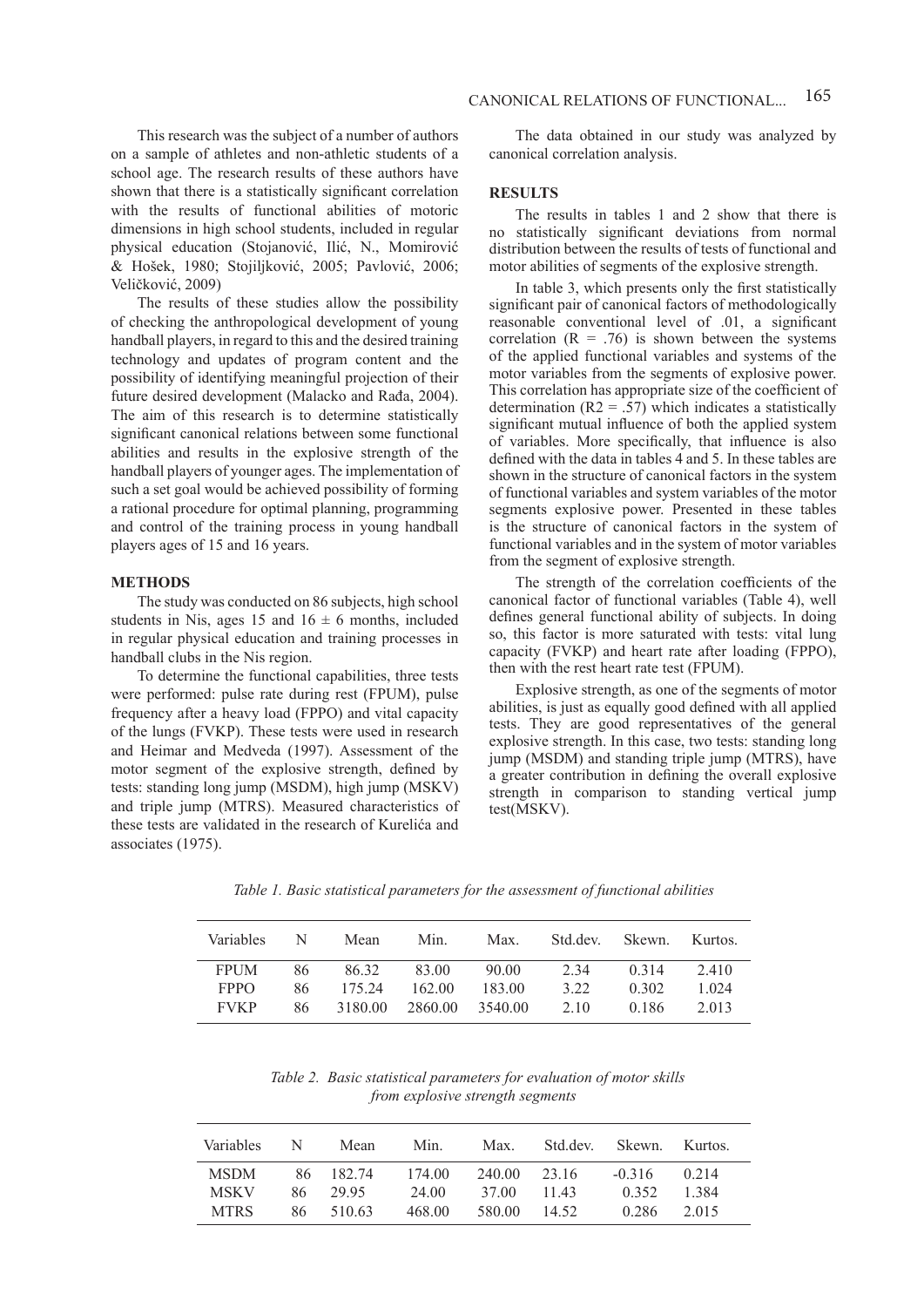*Table 3: The characteristic root (Lambda) and the canonical correlation coefficient of the first statistically significant pairs of the canonical factors (Rc), chi-square test (Chi-sqr.)degrees of freedom (df), significant differences (P-level)*

| Determination<br>$(Lambda - R^2)$ | Correl-<br>ation<br>(Rc) | Chi-<br>sqr. | Df. | P-level |
|-----------------------------------|--------------------------|--------------|-----|---------|
| .57                               | .76                      | 84 32        | 86  | .003    |

# *Table 4. Structure of statistically significant canonicalfactor in the system of functional variables*

| Functional<br>variables | Canonical<br>factor 1 |
|-------------------------|-----------------------|
| <b>FPUM</b>             | $-0.53$               |
| FPPO                    | $-0.64$               |
| <b>FVKP</b>             | 0.75                  |

*Table 5: Structure of the statistically significant canonicalfactor in the system of motor variables fromthe explosive strength segment*

| Motor variables<br>of the explosive<br>strength | Canonical<br>factor 1 |  |
|-------------------------------------------------|-----------------------|--|
| <b>MSDSM</b>                                    | 0.63                  |  |
| <b>MTRSK</b>                                    | 0.57                  |  |
| <b>MSKV</b>                                     | 0.48                  |  |

### **DISCUSSION AND CONCLUSION**

Bearing in mind the results of tables 4 and 5, and the relation of the canonical correlation of the first canonical factor of the system of functional variables and the first canonical factor of the system of motor variables segment of explosive power, results in appropriate conclusions. Specifically, respondents who attained better results in all tests applied with whom he established the first canonical factor of functional abilities, at the same time achieve better results in tests with which it established the first canonical factor of motor abilities in the segment of explosive power.

It can be seen from the negative sign of the coefficient saturation tests: the pulse frequency after a heavy load (FPPO) and the pulse rate during rest (FPUM), as a sign of a positive test and the vital capacity of the lung (FVKP) relative to the first canonical factor which is defined as the functional abilities of the general. In this respect, it is clear that the negative, that is, in the test results below FPPO and FPUM, in fact, better results. Likewise, it is clear that the results of the test of positive FVKP, are better result.

Certainly, in this interpretation the reverse applications also apply, which consist of the fact that respondents with better motor abilities in the segment explosive strength, achieve better results in functional tests, and had better functional viability of which were evaluated with these tests.

Similar results of correlation functional capacity and motor abilities of the segment explosive strength, were obtained in other studies (Stojanovic, Ilic, Momirovic and Hosek (1980); Bojic, 2005; Djuraskovic, 2008; Ćavar, Glibic and Markota (2009) among quality athletes. Established results of a canonical correlation analysis in the study of these authors point to the high interconnection of functional capacity and motor abilities of explosive power.

Based on the obtained results it can be concluded and determined that the relation of functional ability with the results of the viability of the motor segment of explosive power, represents a fundamental and still very current practical and theoretical problem, which is of great importance, primarily due to the possibility of forming a rational procedure for optimal orientation and selection of young handball players, planning, control and programming training, and effective monitoring of the relevant anthropological characteristics (Stojanovic, et.al 1980).

The results of this study may contribute to streamlining the training process with handball players, so it will be in the training process, special attention is paid to the development of those variables, functional capabilities in the context of the development of motor abilities in the segment of explosive power, which would in the right degree be conditioned by the achievement of better results in handball.

In addition, the training work on the development of functional capacity and motor abilities in the segment of explosive power, can contribute in terms of programming, implementation and control of the teaching and training process in managing of quality handball players.

## **REFERENCES**

- Bojić, I. (2005). Povezanost morfoloških karakteristika i bazično-motoričkih sposobnosti rukometaša. [Correlation between morphological characteristics and basic motor abilities in handball players. In Bosnian.] U Zborniku, *I Međunarodni simpozij novih tehnologija u sportu - "NTS Sarajevo 2005"* (str. 200-205). Sarajevo: Fakultet sporta i tjelesnog odgoja.
- Bompa, T. (2006). *Teorija i metodologija treninga.* [The theory and methodology of training. In Croatian.] Zagreb: Gopal.
- Ćavar, M., Glibić, M & Markota, M. (2009). Opravdanost dijagnostike funkcionalnih sposobnosti djece testovima isključivo aerobnoga karaktera. [Justification of diagnosis of the functional ability tests in children with exclusive aerobic characteristics. In Croatian.] U I. Jukić,
- D. Milanović, C. Gregov & S. Šalaj (Ur.*), 7. godišnja međunarodna konferencija "Kondicijska priprema sportaša 2009"* (str. 362-365). Zagreb: Kineziološki fakultet Sveučilišta u Zagrebu.